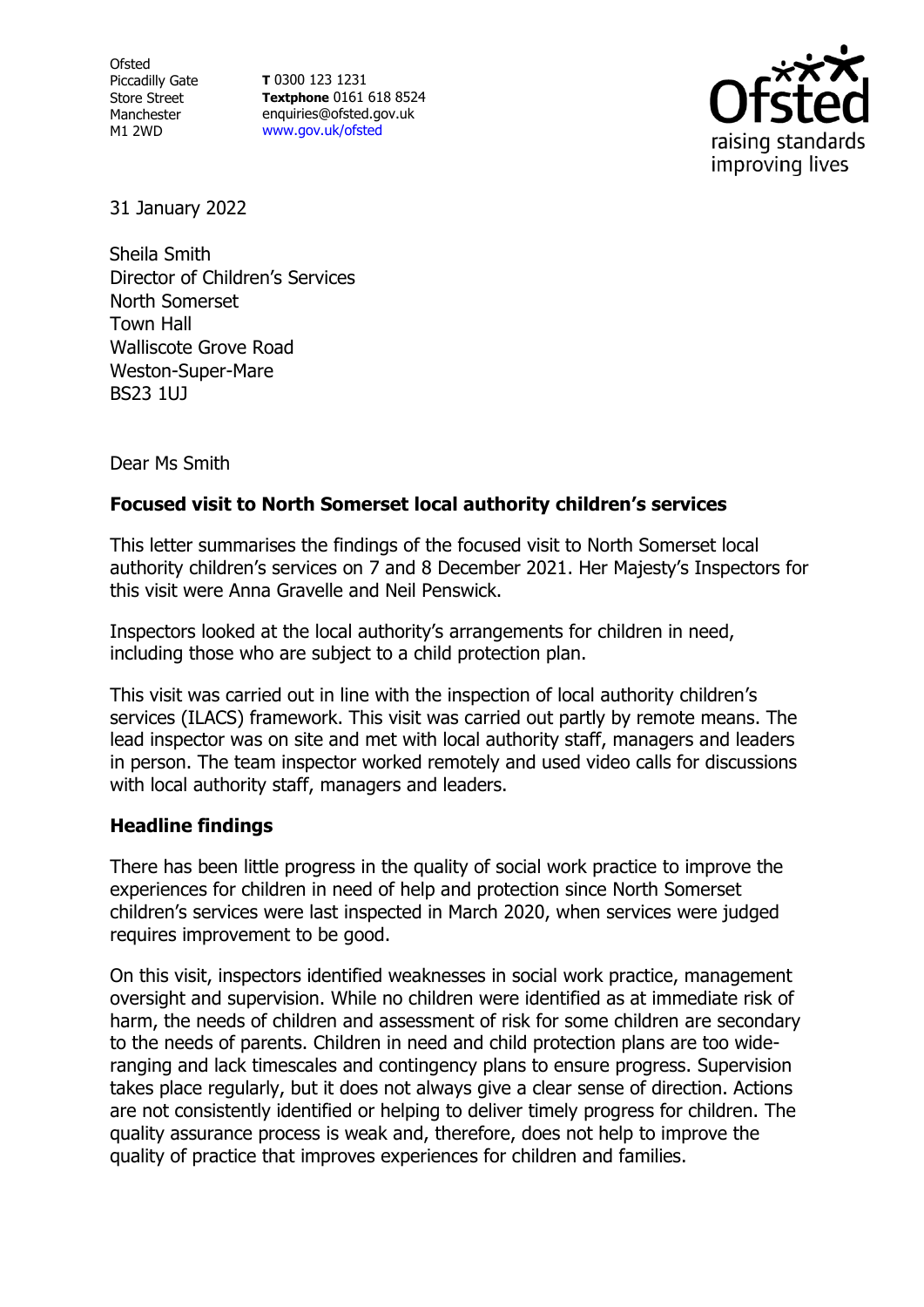

## **What needs to improve in this area of social work practice?**

- The analysis and management of risk to children.
- Management oversight of safeguarding practice, including supervision of staff.
- The quality and timely implementation of plans for children.
- The quality assurance arrangements of social work practice.

## **Main findings**

The COVID-19 pandemic has had a personal and significant impact on staff, with a number of staff shielding during the early stages of the pandemic. Senior managers responded to the pandemic by prioritising the needs of the most vulnerable children through increased visits as well as being mindful of staff safety. Staff were supported with protective equipment and flexible ways of working.

Staff worked throughout this period and the Director of Children's Services shared how sickness was 'masked' as many staff carried on working, albeit virtually. During this visit, inspectors saw evidence of social workers going that 'extra mile' and they spoke about their commitment to children and shared how their passion was maintained during the national lockdowns caused by the pandemic.

Assessment of risk is not always clearly evaluated and evidenced to inform decisionmaking. The progress and experiences for the majority of children are not given sufficient focus or priority. This is evidenced in some children's case summaries, assessments, core group meetings and child protection conference minutes. Too often, there was not a consideration of the experiences of children and what needs to happen in a timely way for them.

Social workers have an understanding of the needs of children and the risks, but the impact of their work is too often diluted through weak planning that does not address those concerns. Children in need and child protection plans are too generalised and lack timescales to prevent drift and ensure that progress is achieved for children. A lack of contingency planning means that parents may not understand what will happen if children's situations do not improve.

Social workers are committed to supporting parents and children, and ensure that extensive and flexible packages of support are provided for children and their families where needed. Some children in need of additional help and protection experience repeated episodes of child protection planning and, in some cases, for short periods. This is because decisions are often focused on reoccurring incidents and parents' needs rather than a thorough analysis and understanding of the experiences and histories of children, and the detrimental impact on their lives of harmful parental behaviours.

Social workers regularly visit children. Children are spoken to during visits and social workers spend time with children. Social workers gather the views of disabled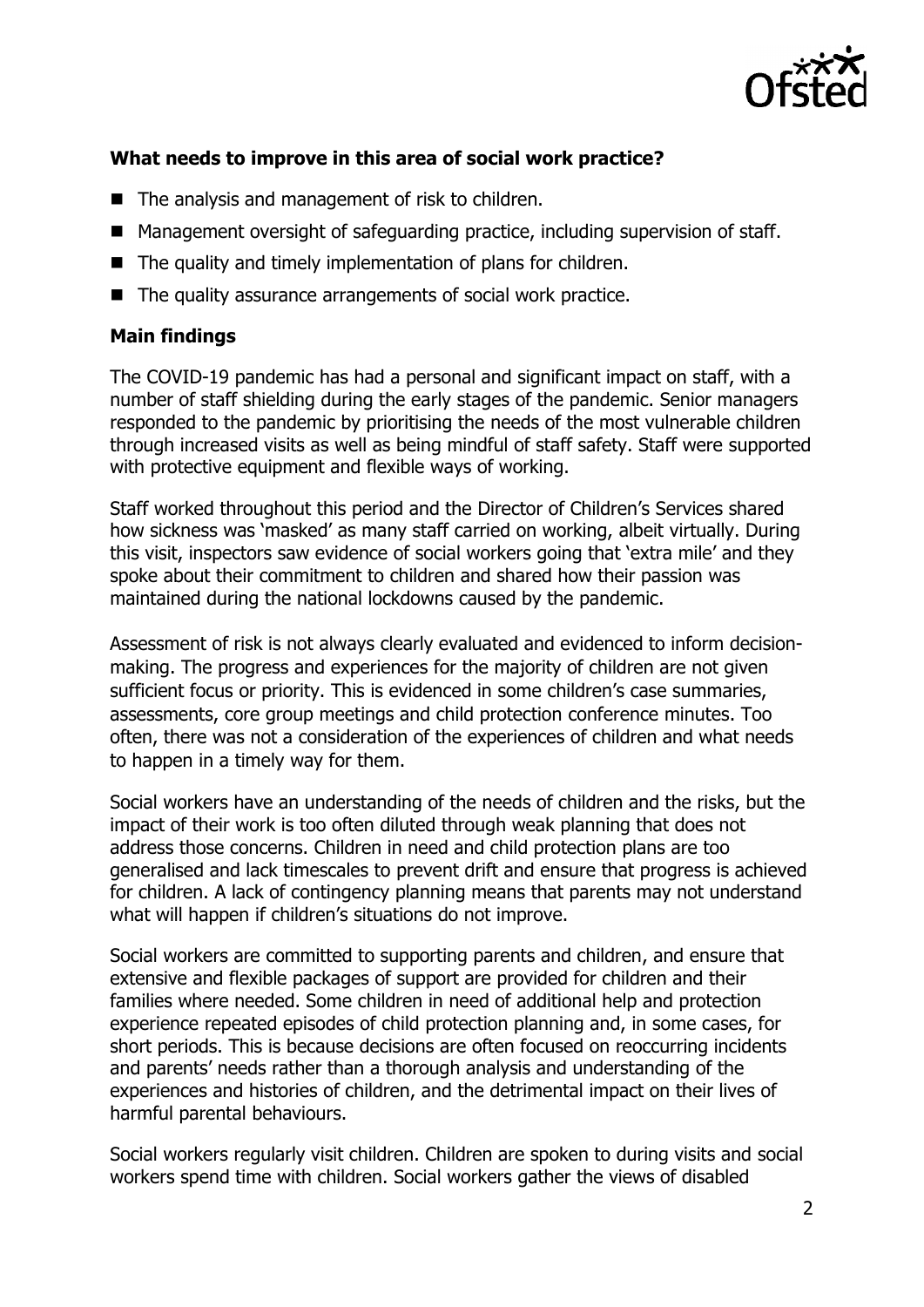

children using their preferred means of communication, and record these to help inform their plans. No children in the 'children with disabilities service' are subject to a child protection plan. Case records, including those for disabled children, do not consistently provide a comprehensive understanding of children's experiences or coherently detail the risks. Most records are overly descriptive and do not give a clear analysis or view of what is needed to help improve outcomes for children.

Social workers have multi-agency planning meetings with family members and capture the views of other professionals and parents to help inform and build effective relationships. Children and families who are identified as needing support from early help services are referred for these services promptly. Decisions to help families 'stepping up' to statutory services and 'stepping down' to early help are appropriate and overall timely. Thresholds for children and families receiving help through child in need and child protection plans were overall appropriate.

For some children, when necessary, pre-proceedings are considered and actioned. However, this approach is not consistent and, for a number of children, there is not a timely escalation to pre-proceedings when their situations do not improve, and they experience repeated patterns of harm that lead to drift and delay. Senior leaders do not have a robust structure in place for monitoring and decision-making around preproceedings or care proceedings to ensure best practice. Senior leaders acknowledged this and have plans in place for implementation in January 2022.

Children on the edge of care receive support that is timely and appropriate in addressing their needs and risks through a range of commissioned services including 'Turning the Tide', a strengths-based service that helps parents with practical advice and intensive support to increase parental capacity. Inspectors saw examples of positive and focused work that is helping children to remain with their family safely. Social workers have regular child in need review meetings and some children attend these meetings.

Children who become looked after in an emergency receive suitable levels of support through child in need and child protection planning. This includes strengths-based work with parents to prevent them coming into care. For children who become looked after, this is appropriate and is a result of the level of significant risk and parents' needs.

Social workers report that supervision is regular and that it is a helpful tool for them in their work with children and families. They spoke positively about manager support and availability. Social workers report that they enjoy working for North Somerset children's services and value their smaller caseloads. Social workers spoke a lot about relational and strengths-based social work and were enthusiastic about this approach. However, the quality of supervision is inconsistent. The impact of children's experiences is not sufficiently considered. Actions are not clearly detailed or task focused, and they lack timescales to achieve outcomes for children. Most